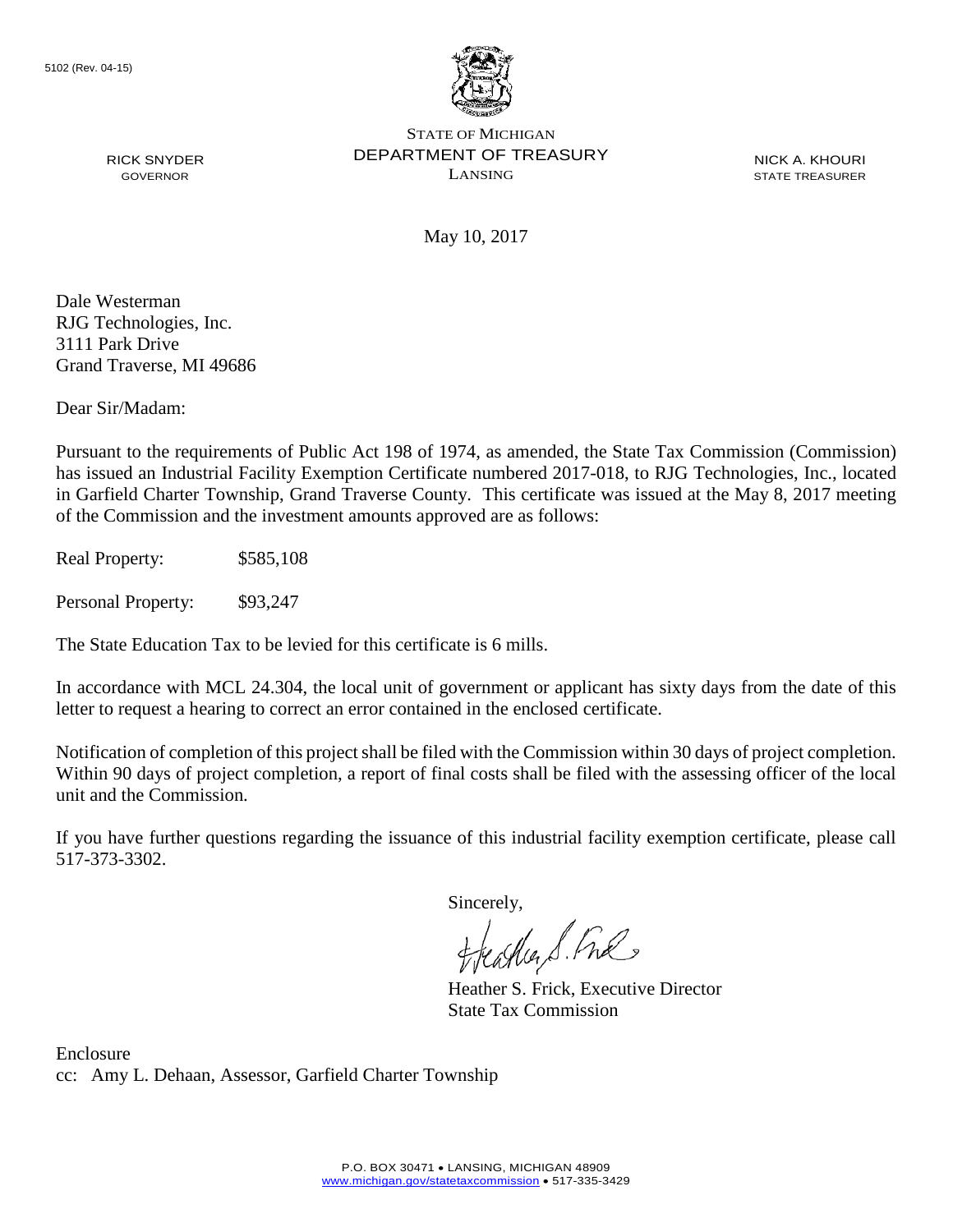Certificate No. **2017-018** 

 Pursuant to the provisions of Public Act 198 of 1974, as amended, the State Tax Commission hereby finds that the industrial property, as described in the approved application, hereafter referred to as the industrial facility, owned or leased by **RJG Technologies, Inc.**, and located at Rehabilitation or Industrial Development District, is intended for the construction/installation of new industrial property or for the purpose of restoration or replacement of obsolete industrial **3111 Park Drive**, Garfield Charter Township, County of Grand Traverse, Michigan, within a Plant property, and complies with Section 9 and other provisions of the act.

Therefore, as provided by MCL 207.551 to 207.572, inclusive, the State Tax Commission hereby certifies this industrial facility as a **new facility.** 

 This certificate provides the authority for the assessor to exempt the industrial facility for which located, from ad valorem taxation. This certificate further provides the authority to levy a specific this Industrial Facilities Exemption Certificate is in effect, but not the land on which the facility is tax known as the Industrial Facilities Tax.

 This certificate, unless revoked by order of the State Tax Commission as provided by Public Act 198 of 1974, as amended, shall remain in force for a period of **2** year(s) for real property and **2**  year(s) for personal property**;** 

 **Real property component: Beginning December 31, 2017, and ending December 30, 2019.**

 **The State Education Tax to be levied for the real property component of this certificate is 6 mills.** 

**Personal property component:**

**Beginning December 31, 2017, and ending December 30, 2019.**

 **The State Education Tax to be levied for the personal property component of this certificate is 6 mills, unless exempted by MCL 207.564(4) which was enacted with the creation of the Michigan Business Tax.\*** 

This Industrial Facilities Exemption Certificate is issued on **May 8, 2017**.





 $\mathcal{S}$ 

Douglas B. Roberts, Chairperson State Tax Commission

 \*Contact the local assessor for further clarification regarding the classification and tax applied to the personal property component of this certificate.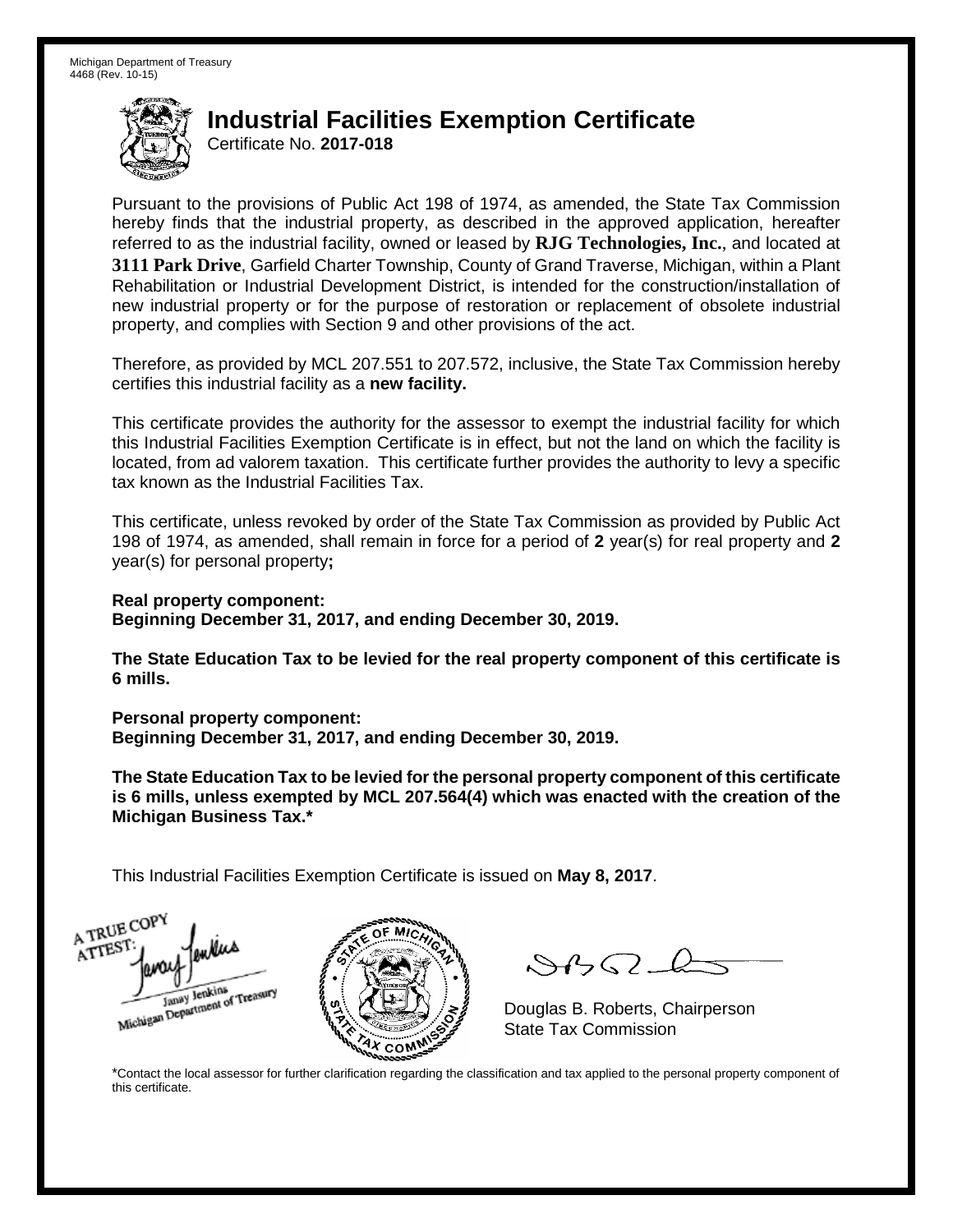

**NICK A. KHOURI** 

May 10, 2017

Joseph Foos Toledo Steel Supply, Inc. 222 Lavoy Road Erie, MI 48133

Dear Sir/Madam:

 and the investment amounts approved are as follows: Pursuant to the requirements of Public Act 198 of 1974, as amended, the State Tax Commission (Commission) has issued an Industrial Facility Exemption Certificate numbered 2017-022, to Toledo Steel Supply, Inc., located in Bedford Township, Monroe County. This certificate was issued at the May 8, 2017 meeting of the Commission

Real Property: \$1,300,000

Personal Property: \$ 0

The State Education Tax to be levied for this certificate is 6 mills.

 In accordance with MCL 24.304, the local unit of government or applicant has sixty days from the date of this letter to request a hearing to correct an error contained in the enclosed certificate.

 Within 90 days of project completion, a report of final costs shall be filed with the assessing officer of the local Notification of completion of this project shall be filed with the Commission within 30 days of project completion. unit and the Commission.

If you have further questions regarding the issuance of this industrial facility exemption certificate, please call 517-373-3302.

Sincerely,

teaglier S. Ful

Heather S. Frick, Executive Director State Tax Commission

 cc: Alan E. Matlow, Assessor, Bedford Township Enclosure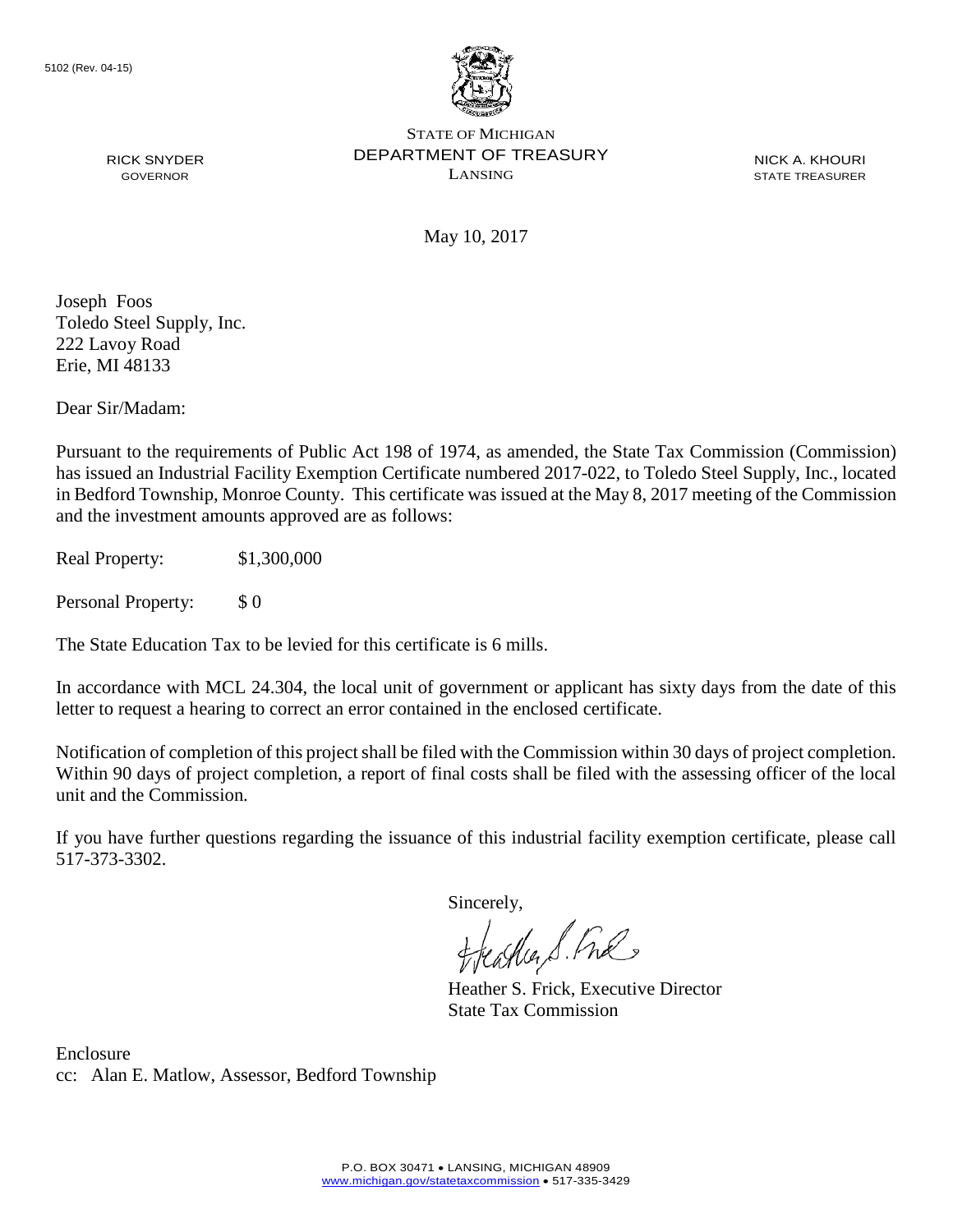Certificate No. **2017-022** 

 Pursuant to the provisions of Public Act 198 of 1974, as amended, the State Tax Commission hereby finds that the industrial property, as described in the approved application, hereafter or Industrial Development District, is intended for the construction/installation of new industrial referred to as the industrial facility, owned or leased by **Toledo Steel Supply, Inc.**, and located at **222 Lavoy Road**, Bedford Township, County of Monroe, Michigan, within a Plant Rehabilitation property or for the purpose of restoration or replacement of obsolete industrial property, and complies with Section 9 and other provisions of the act.

Therefore, as provided by MCL 207.551 to 207.572, inclusive, the State Tax Commission hereby certifies this industrial facility as a **new facility.** 

 This certificate provides the authority for the assessor to exempt the industrial facility for which located, from ad valorem taxation. This certificate further provides the authority to levy a specific this Industrial Facilities Exemption Certificate is in effect, but not the land on which the facility is tax known as the Industrial Facilities Tax.

 This certificate, unless revoked by order of the State Tax Commission as provided by Public Act 198 of 1974, as amended, shall remain in force for a period of **12** year(s) for real property and **0**  year(s) for personal property**;** 

 **Real property component: Beginning December 31, 2017, and ending December 30, 2029.**

 **The State Education Tax to be levied for the real property component of this certificate is 6 mills.** 



 $\mathcal{A}$ 

Douglas B. Roberts, Chairperson State Tax Commission

A TRUE COPY ATTEST Janay Jenkins<br>Michigan Department of Treasury Janay Jenkins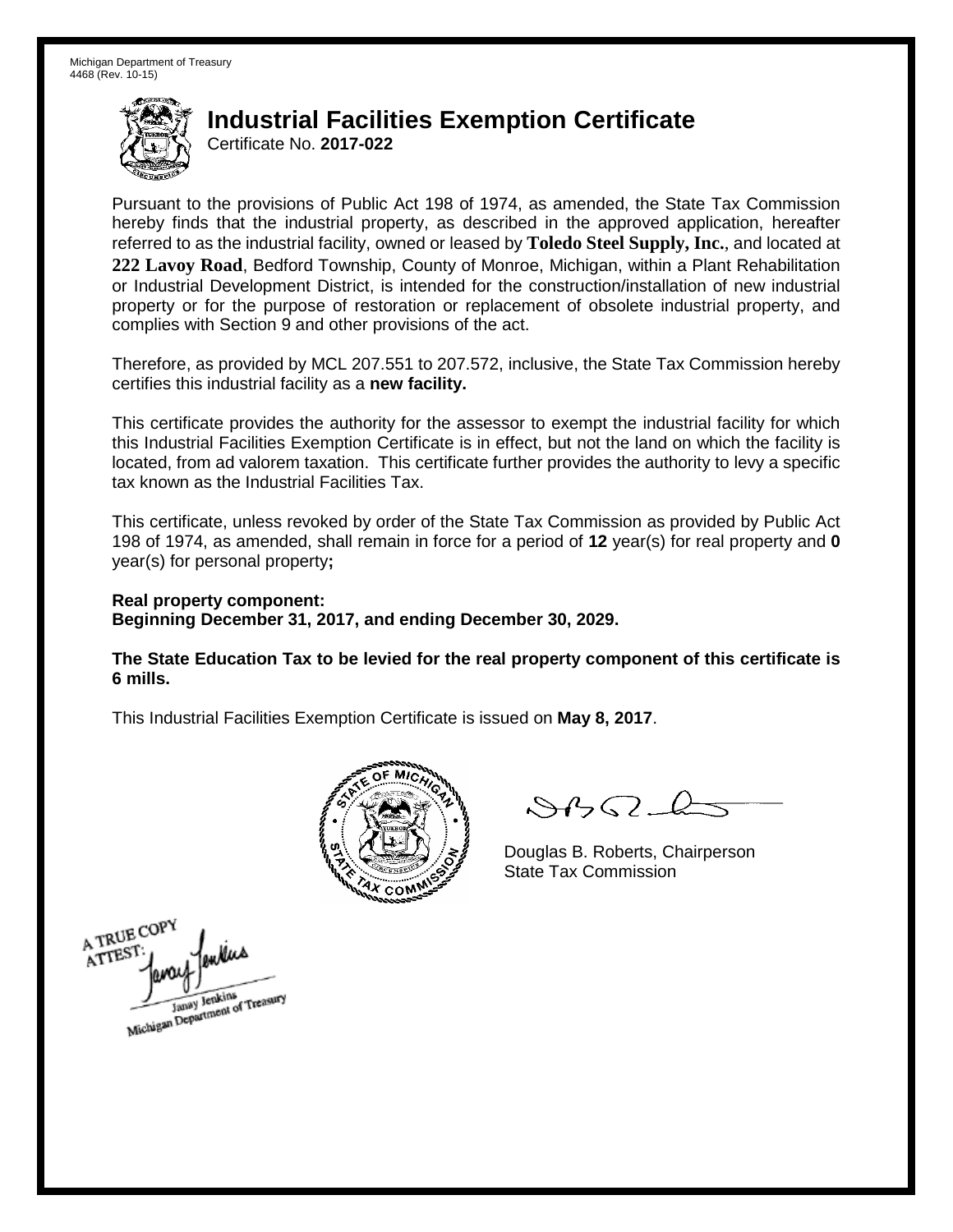

**NICK A. KHOURI** 

May 10, 2017

John Powers Chelsea Milling Company 201 West North Street Chelsea, MI 48118

Dear Sir/Madam:

 in the City of Chelsea, Washtenaw County. This certificate was issued at the May 8, 2017 meeting of the Commission and the investment amounts approved are as follows: Pursuant to the requirements of Public Act 198 of 1974, as amended, the State Tax Commission (Commission) has issued an Industrial Facility Exemption Certificate numbered 2017-034, to Chelsea Milling Company, located

Real Property: \$3,802,157

Personal Property: \$ 0

The State Education Tax to be levied for this certificate is 6 mills.

 In accordance with MCL 24.304, the local unit of government or applicant has sixty days from the date of this letter to request a hearing to correct an error contained in the enclosed certificate.

 Within 90 days of project completion, a report of final costs shall be filed with the assessing officer of the local Notification of completion of this project shall be filed with the Commission within 30 days of project completion. unit and the Commission.

If you have further questions regarding the issuance of this industrial facility exemption certificate, please call 517-373-3302.

Sincerely,

teaglier S. Ful

Heather S. Frick, Executive Director State Tax Commission

 cc: Tracy L. Hayley, Assessor, City of Chelsea Enclosure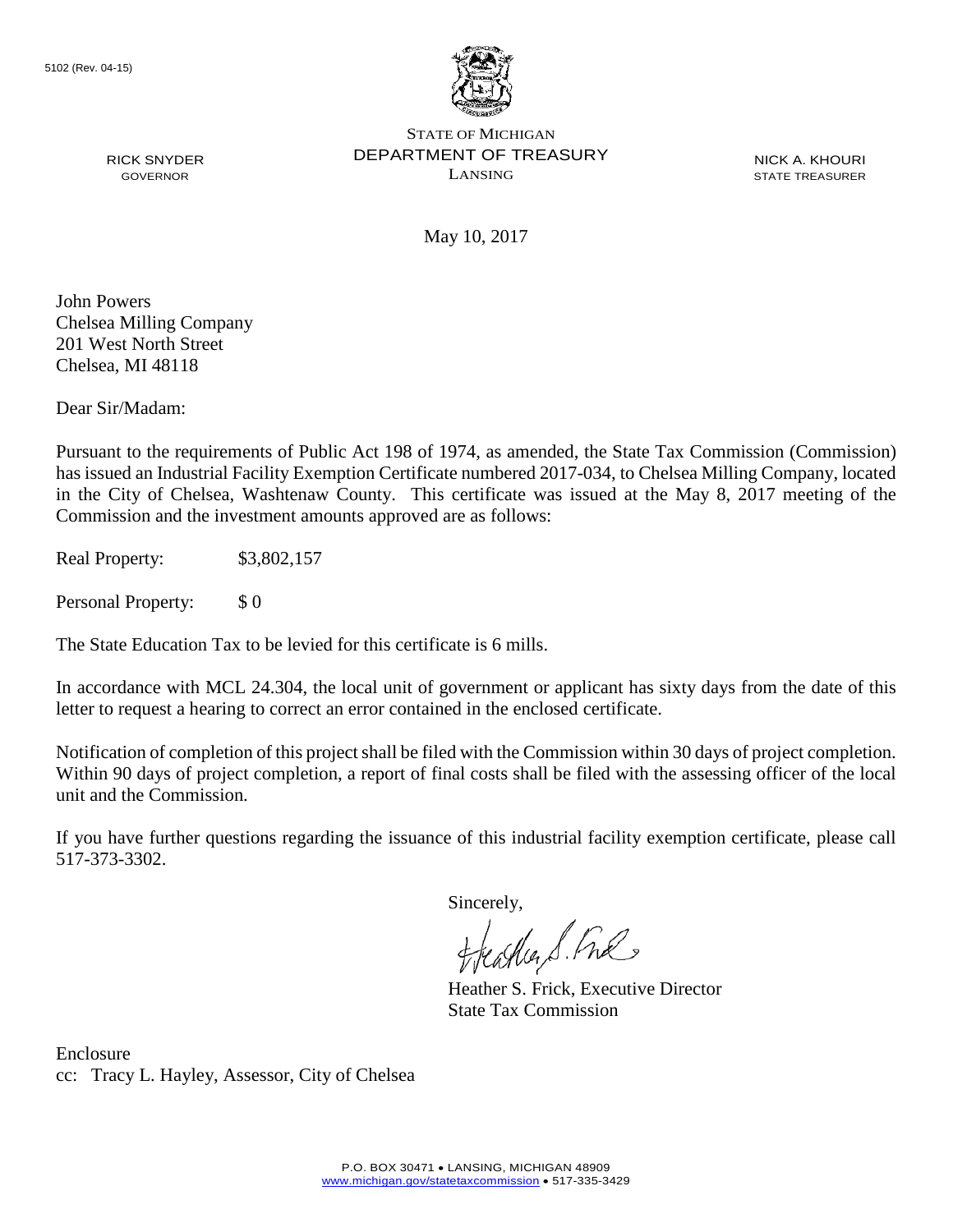Certificate No. **2017-034** 

 Pursuant to the provisions of Public Act 198 of 1974, as amended, the State Tax Commission hereby finds that the industrial property, as described in the approved application, hereafter referred to as the industrial facility, owned or leased by **Chelsea Milling Company**, and located at **201 West North Street**, City of Chelsea, County of Washtenaw, Michigan, within a Plant Rehabilitation or Industrial Development District, is intended for the construction/installation of new industrial property or for the purpose of restoration or replacement of obsolete industrial property, and complies with Section 9 and other provisions of the act.

Therefore, as provided by MCL 207.551 to 207.572, inclusive, the State Tax Commission hereby certifies this industrial facility as a **new facility.** 

 This certificate provides the authority for the assessor to exempt the industrial facility for which located, from ad valorem taxation. This certificate further provides the authority to levy a specific this Industrial Facilities Exemption Certificate is in effect, but not the land on which the facility is tax known as the Industrial Facilities Tax.

 This certificate, unless revoked by order of the State Tax Commission as provided by Public Act 198 of 1974, as amended, shall remain in force for a period of **7** year(s) for real property and **0**  year(s) for personal property**;** 

 **Real property component: Beginning December 31, 2017, and ending December 30, 2024.**

 **The State Education Tax to be levied for the real property component of this certificate is 6 mills.** 



 $8450-k$ 

Douglas B. Roberts, Chairperson State Tax Commission

A TRUE COPY ATTEST Janay Jenkins<br>Michigan Department of Treasury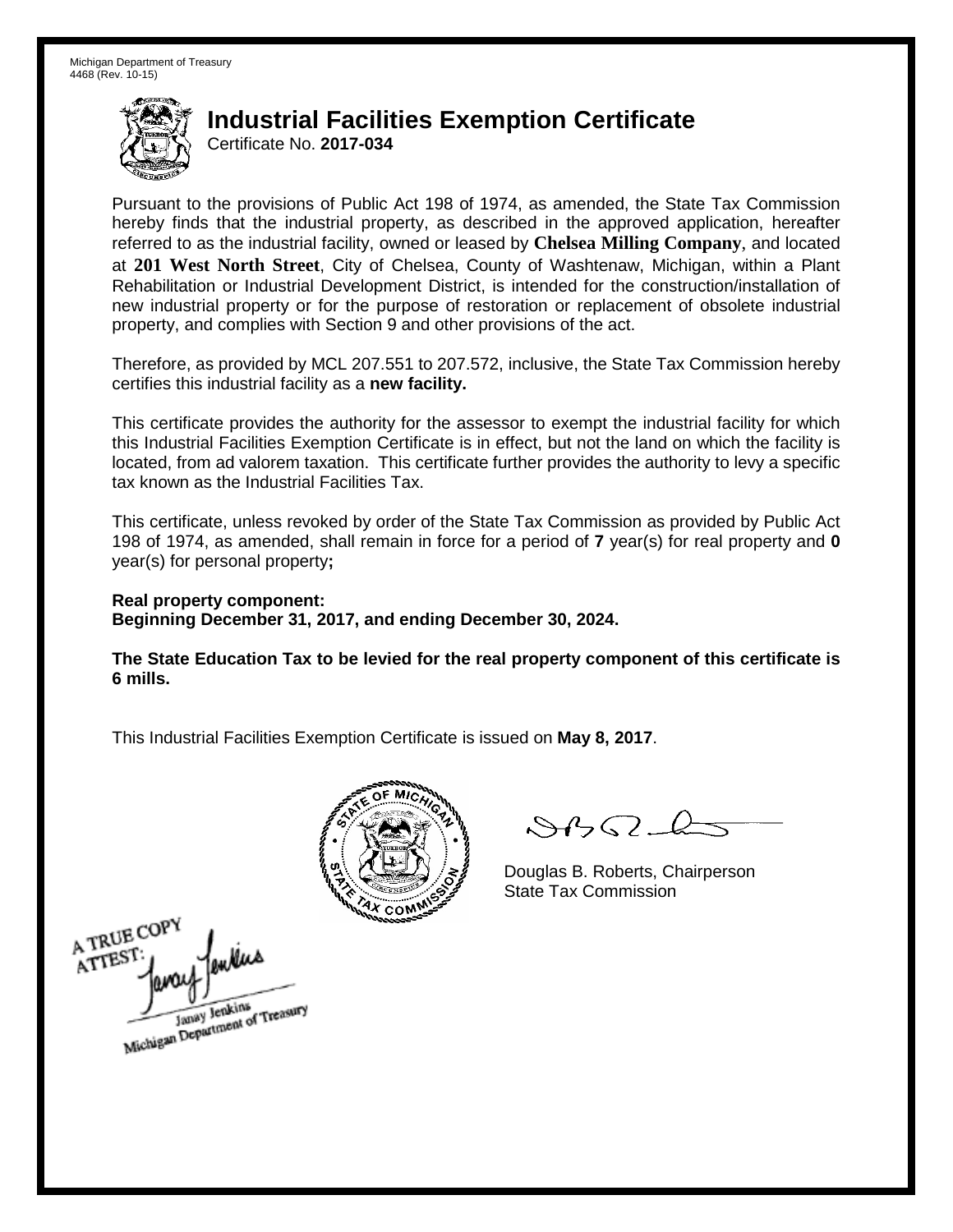

**NICK A. KHOURI** 

May 10, 2017

 B & O Saws, Inc. Jason Kohn 825 Reed Street Belding, MI 48809

Dear Sir/Madam:

 City of Belding, Ionia County. This certificate was issued at the May 8, 2017 meeting of the Commission and Pursuant to the requirements of Public Act 198 of 1974, as amended, the State Tax Commission (Commission) has issued an Industrial Facility Exemption Certificate numbered 2017-041, to B & O Saws, Inc., located in the the investment amounts approved are as follows:

Real Property: \$556,771

Personal Property: \$ 0

The State Education Tax to be levied for this certificate is 6 mills.

 In accordance with MCL 24.304, the local unit of government or applicant has sixty days from the date of this letter to request a hearing to correct an error contained in the enclosed certificate.

 Within 90 days of project completion, a report of final costs shall be filed with the assessing officer of the local Notification of completion of this project shall be filed with the Commission within 30 days of project completion. unit and the Commission.

If you have further questions regarding the issuance of this industrial facility exemption certificate, please call 517-373-3302.

Sincerely,

teacher S. Ful

Heather S. Frick, Executive Director State Tax Commission

 cc: Richard F. Zemla, Jr., Assessor, City of Belding Enclosure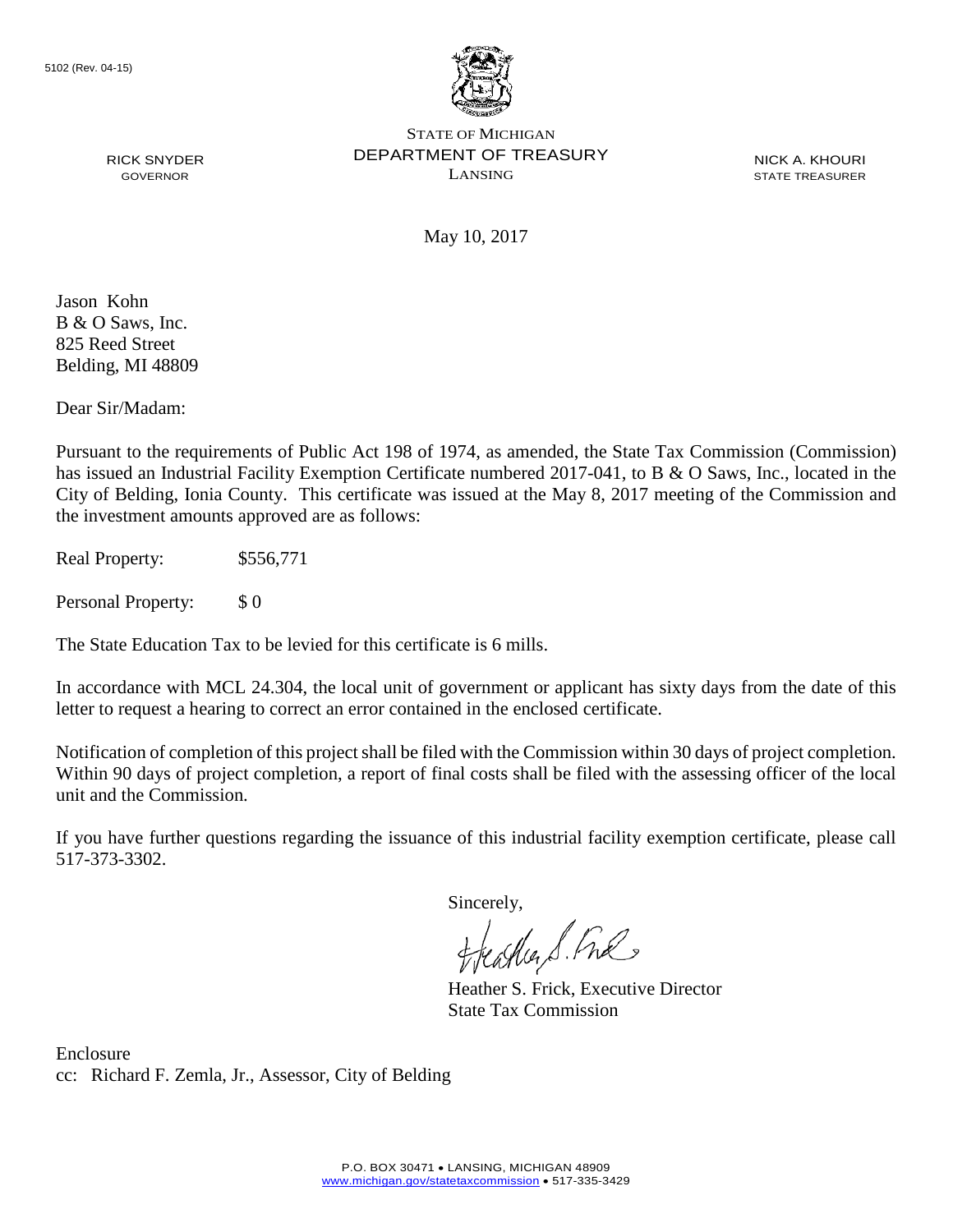Certificate No. **2017-041** 

 Pursuant to the provisions of Public Act 198 of 1974, as amended, the State Tax Commission hereby finds that the industrial property, as described in the approved application, hereafter **Reed Street**, City of Belding, County of Ionia, Michigan, within a Plant Rehabilitation or Industrial Development District, is intended for the construction/installation of new industrial property or for referred to as the industrial facility, owned or leased by **B & O Saws, Inc.**, and located at **825**  the purpose of restoration or replacement of obsolete industrial property, and complies with Section 9 and other provisions of the act.

Therefore, as provided by MCL 207.551 to 207.572, inclusive, the State Tax Commission hereby certifies this industrial facility as a **new facility.** 

 This certificate provides the authority for the assessor to exempt the industrial facility for which located, from ad valorem taxation. This certificate further provides the authority to levy a specific this Industrial Facilities Exemption Certificate is in effect, but not the land on which the facility is tax known as the Industrial Facilities Tax.

 This certificate, unless revoked by order of the State Tax Commission as provided by Public Act 198 of 1974, as amended, shall remain in force for a period of **12** year(s) for real property and **0**  year(s) for personal property**;** 

 **Real property component: Beginning December 31, 2017, and ending December 30, 2029.**

 **The State Education Tax to be levied for the real property component of this certificate is 6 mills.** 



 $8450-k$ 

Douglas B. Roberts, Chairperson State Tax Commission

A TRUE COPY ATTEST Janay Jenkins<br>Michigan Department of Treasury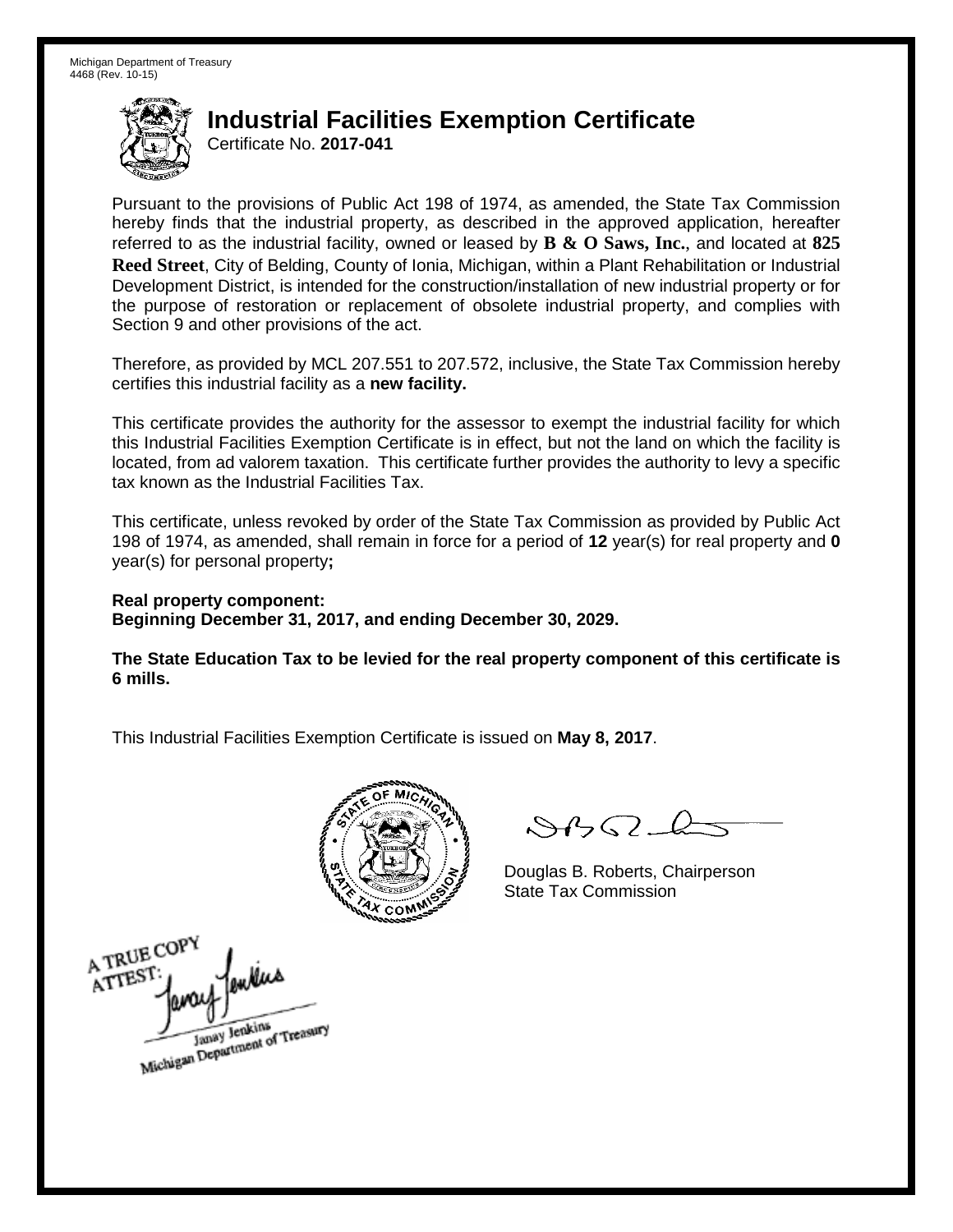

**NICK A. KHOURI** 

May 10, 2017

Ned Jarvis L. Perrigo Company 515 Eastern Avenue Allegan, MI 49010

Dear Sir/Madam:

 the City of Allegan, Allegan County. This certificate was issued at the May 8, 2017 meeting of the Commission and the investment amounts approved are as follows: Pursuant to the requirements of Public Act 198 of 1974, as amended, the State Tax Commission (Commission) has issued an Industrial Facility Exemption Certificate numbered 2017-043, to L. Perrigo Company, located in

Real Property: \$2,300,000

Personal Property: \$ 0

The State Education Tax to be levied for this certificate is 3 mills.

 In accordance with MCL 24.304, the local unit of government or applicant has sixty days from the date of this letter to request a hearing to correct an error contained in the enclosed certificate.

 Within 90 days of project completion, a report of final costs shall be filed with the assessing officer of the local Notification of completion of this project shall be filed with the Commission within 30 days of project completion. unit and the Commission.

If you have further questions regarding the issuance of this industrial facility exemption certificate, please call 517-373-3302.

Sincerely,

teather S. Ful

Heather S. Frick, Executive Director State Tax Commission

 cc: Ravyn E. Schneider, Assessor, City of Allegan Enclosure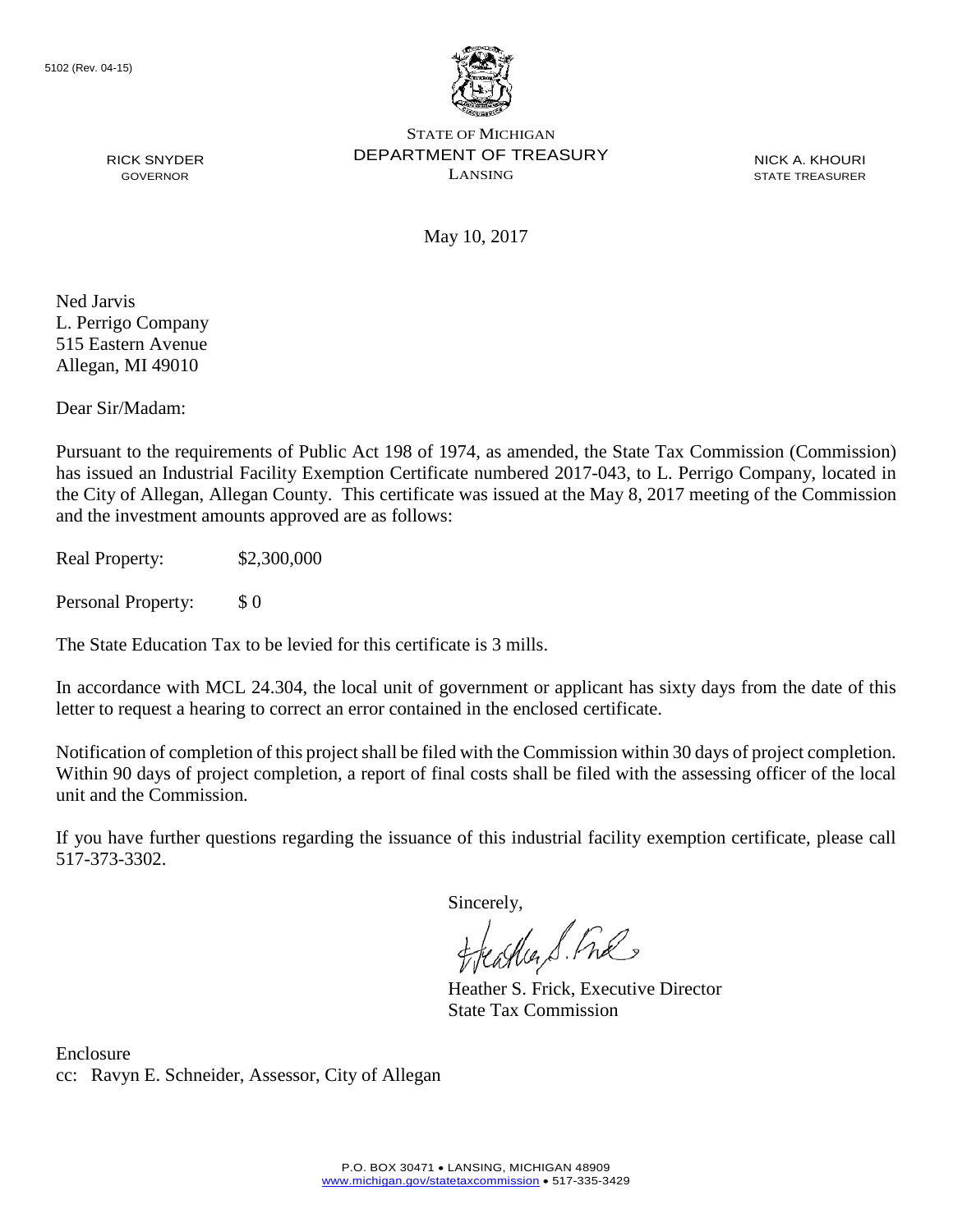Certificate No. **2017-043** 

 Pursuant to the provisions of Public Act 198 of 1974, as amended, the State Tax Commission hereby finds that the industrial property, as described in the approved application, hereafter **Hooker Road**, City of Allegan, County of Allegan, Michigan, within a Plant Rehabilitation or Industrial Development District, is intended for the construction/installation of new industrial referred to as the industrial facility, owned or leased by **L. Perrigo Company**, and located at **655**  property or for the purpose of restoration or replacement of obsolete industrial property, and complies with Section 9 and other provisions of the act.

Therefore, as provided by MCL 207.551 to 207.572, inclusive, the State Tax Commission hereby certifies this industrial facility as a **new facility.** 

 This certificate provides the authority for the assessor to exempt the industrial facility for which located, from ad valorem taxation. This certificate further provides the authority to levy a specific this Industrial Facilities Exemption Certificate is in effect, but not the land on which the facility is tax known as the Industrial Facilities Tax.

 This certificate, unless revoked by order of the State Tax Commission as provided by Public Act 198 of 1974, as amended, shall remain in force for a period of **12** year(s) for real property and **0**  year(s) for personal property**;** 

 **Real property component: Beginning December 31, 2017, and ending December 30, 2029.**

 **The State Education Tax to be levied for the real property component of this certificate is 3 mills.** 

A TRUE COP Janay Jenkins<br>Michigan Department of Treasury



 $8450-k$ 

Douglas B. Roberts, Chairperson State Tax Commission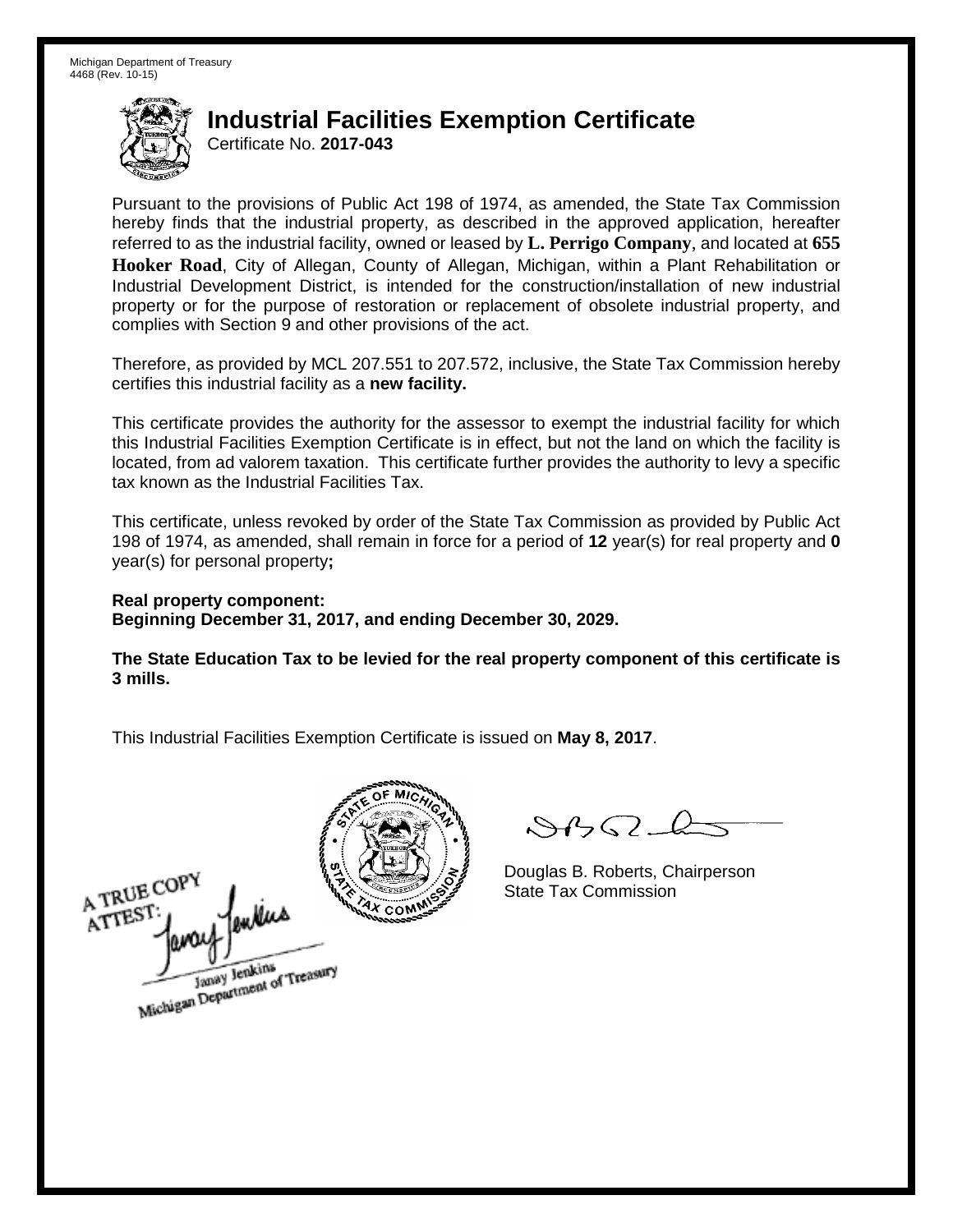

**NICK A. KHOURI** 

May 10, 2017

Ned Jarvis L. Perrigo Company 515 Eastern Avenue Allegan, MI 49010

Dear Sir/Madam:

 the City of Allegan, Allegan County. This certificate was issued at the May 8, 2017 meeting of the Commission and the investment amounts approved are as follows: Pursuant to the requirements of Public Act 198 of 1974, as amended, the State Tax Commission (Commission) has issued an Industrial Facility Exemption Certificate numbered 2017-044, to L. Perrigo Company, located in

Real Property: \$1,300,000

Personal Property: \$ 0

The State Education Tax to be levied for this certificate is 3 mills.

 In accordance with MCL 24.304, the local unit of government or applicant has sixty days from the date of this letter to request a hearing to correct an error contained in the enclosed certificate.

 Within 90 days of project completion, a report of final costs shall be filed with the assessing officer of the local Notification of completion of this project shall be filed with the Commission within 30 days of project completion. unit and the Commission.

If you have further questions regarding the issuance of this industrial facility exemption certificate, please call 517-373-3302.

Sincerely,

teacher S. Ful

Heather S. Frick, Executive Director State Tax Commission

 cc: Ravyn E. Schneider, Assessor, City of Allegan Enclosure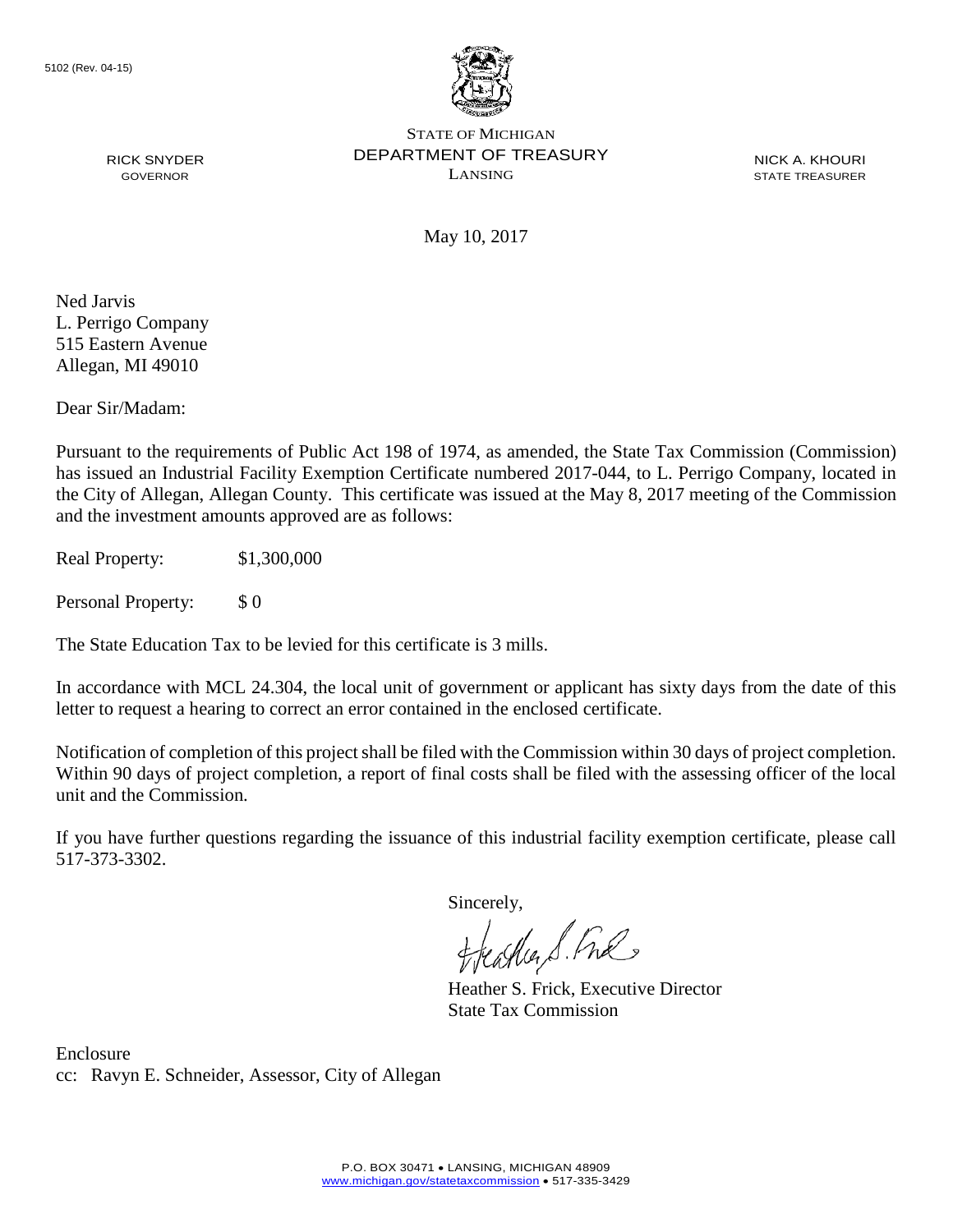Certificate No. **2017-044** 

 Pursuant to the provisions of Public Act 198 of 1974, as amended, the State Tax Commission hereby finds that the industrial property, as described in the approved application, hereafter **Eastern Avenue**, City of Allegan, County of Allegan, Michigan, within a Plant Rehabilitation or Industrial Development District, is intended for the construction/installation of new industrial referred to as the industrial facility, owned or leased by **L. Perrigo Company**, and located at **506**  property or for the purpose of restoration or replacement of obsolete industrial property, and complies with Section 9 and other provisions of the act.

Therefore, as provided by MCL 207.551 to 207.572, inclusive, the State Tax Commission hereby certifies this industrial facility as a **new facility.** 

 This certificate provides the authority for the assessor to exempt the industrial facility for which located, from ad valorem taxation. This certificate further provides the authority to levy a specific this Industrial Facilities Exemption Certificate is in effect, but not the land on which the facility is tax known as the Industrial Facilities Tax.

 This certificate, unless revoked by order of the State Tax Commission as provided by Public Act 198 of 1974, as amended, shall remain in force for a period of **12** year(s) for real property and **0**  year(s) for personal property**;** 

 **Real property component: Beginning December 31, 2017, and ending December 30, 2029.**

 **The State Education Tax to be levied for the real property component of this certificate is 3 mills.** 



 $\mathcal{S}4$ 

Douglas B. Roberts, Chairperson State Tax Commission

A TRUE COPY onKus ATTES1 Janay Jenkins<br>Michigan Department of Treasury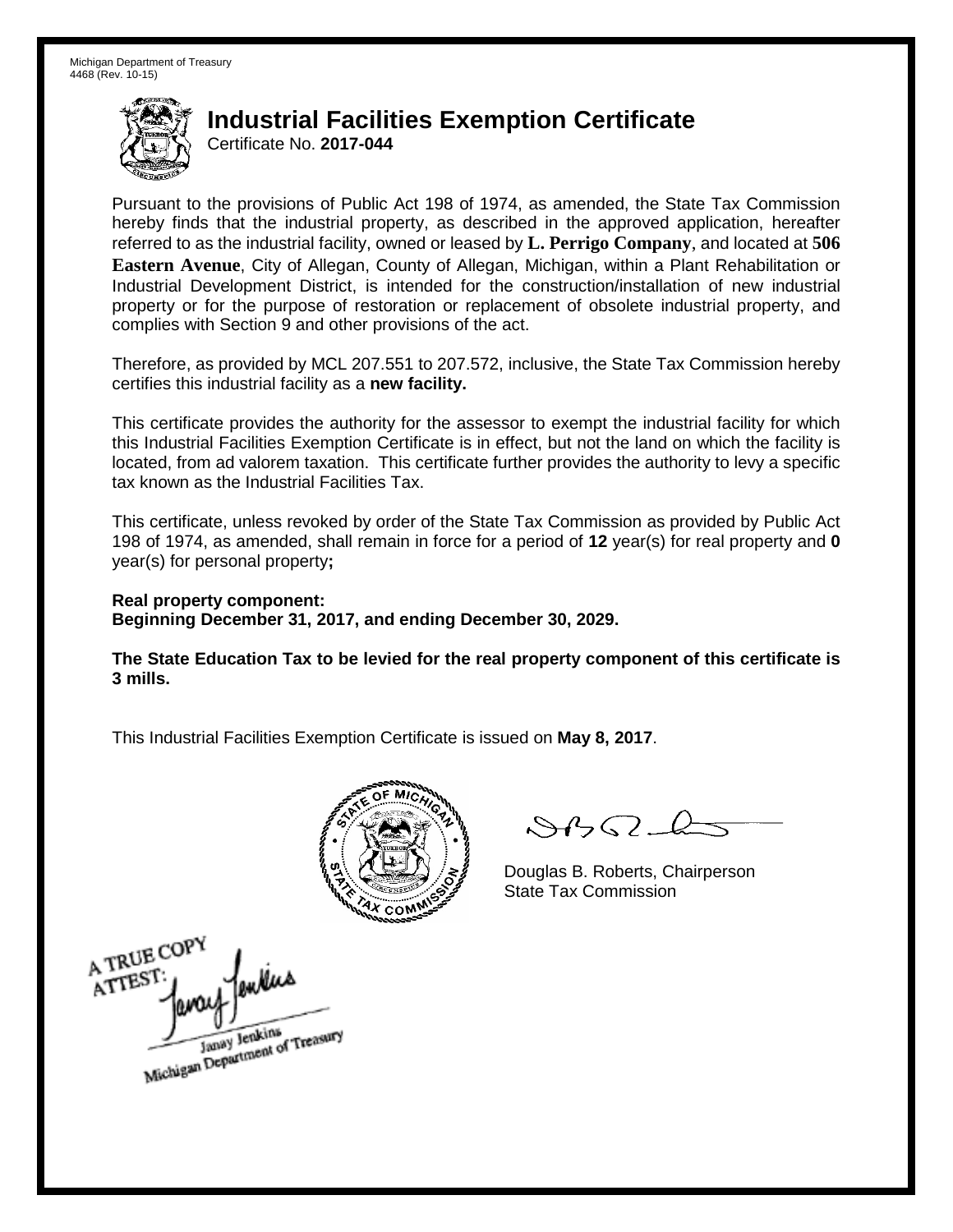

**NICK A. KHOURI** 

May 10, 2017

Joel DeBruyne LECO Corporation 300 Lakeview Avenue St. Joseph, MI 49085

Dear Sir/Madam:

 Commission and the investment amounts approved are as follows: Pursuant to the requirements of Public Act 198 of 1974, as amended, the State Tax Commission (Commission) has issued an Industrial Facility Exemption Certificate numbered 2017-047, to LECO Corporation, located in Saint Joseph Charter Township, Berrien County. This certificate was issued at the May 8, 2017 meeting of the

Real Property: \$17,000,000

Personal Property: \$ 0

The State Education Tax to be levied for this certificate is 6 mills.

 In accordance with MCL 24.304, the local unit of government or applicant has sixty days from the date of this letter to request a hearing to correct an error contained in the enclosed certificate.

 Within 90 days of project completion, a report of final costs shall be filed with the assessing officer of the local Notification of completion of this project shall be filed with the Commission within 30 days of project completion. unit and the Commission.

If you have further questions regarding the issuance of this industrial facility exemption certificate, please call 517-373-3302.

Sincerely,

feastles S. Ful

Heather S. Frick, Executive Director State Tax Commission

 cc: Suzanne K. Rice, Assessor, Saint Joseph Charter Township Enclosure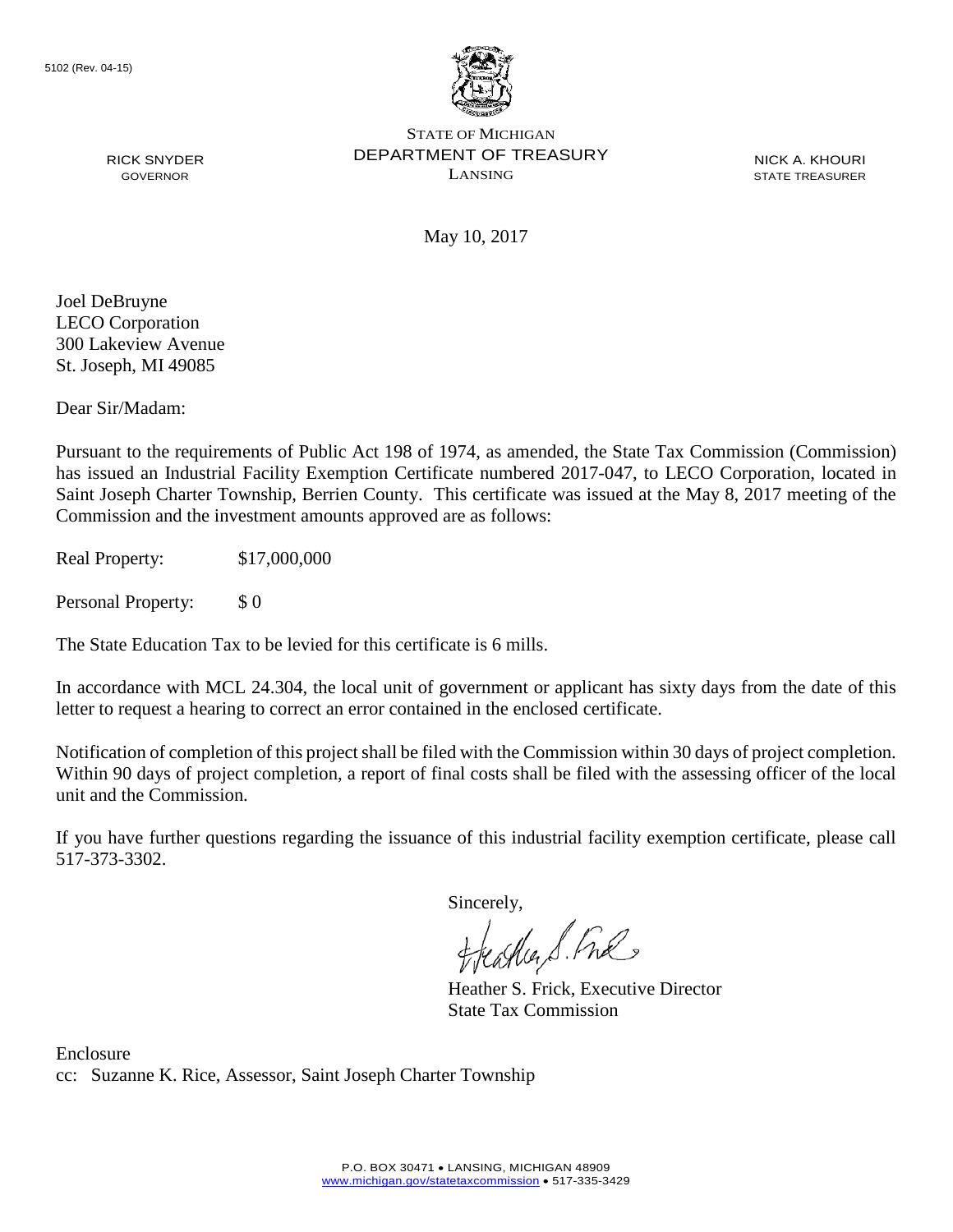Certificate No. **2017-047** 

 Pursuant to the provisions of Public Act 198 of 1974, as amended, the State Tax Commission hereby finds that the industrial property, as described in the approved application, hereafter referred to as the industrial facility, owned or leased by **LECO Corporation**, and located at **300**  Rehabilitation or Industrial Development District, is intended for the construction/installation of new industrial property or for the purpose of restoration or replacement of obsolete industrial **Lakeview Avenue**, Saint Joseph Charter Township, County of Berrien, Michigan, within a Plant property, and complies with Section 9 and other provisions of the act.

Therefore, as provided by MCL 207.551 to 207.572, inclusive, the State Tax Commission hereby certifies this industrial facility as a **new facility.** 

 This certificate provides the authority for the assessor to exempt the industrial facility for which located, from ad valorem taxation. This certificate further provides the authority to levy a specific this Industrial Facilities Exemption Certificate is in effect, but not the land on which the facility is tax known as the Industrial Facilities Tax.

 This certificate, unless revoked by order of the State Tax Commission as provided by Public Act 198 of 1974, as amended, shall remain in force for a period of **12** year(s) for real property and **0**  year(s) for personal property**;** 

 **Real property component: Beginning December 31, 2017, and ending December 30, 2030.**

 **The State Education Tax to be levied for the real property component of this certificate is 6 mills.** 



 $\mathcal{S}4\mathcal{G}$ 

Douglas B. Roberts, Chairperson State Tax Commission

A TRUE COPY ATTEST Janay Jenkins<br>Michigan Department of Treasury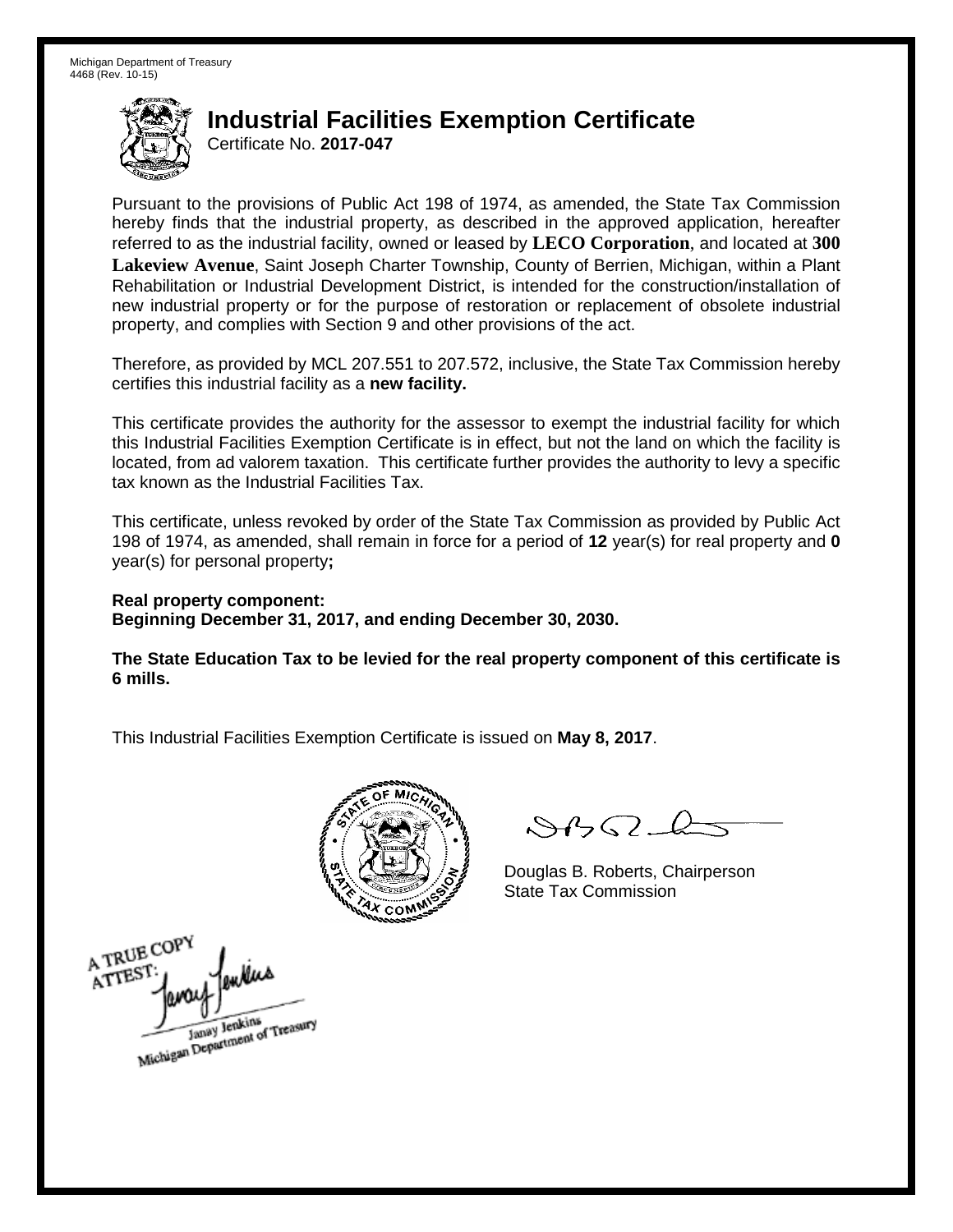

**NICK A. KHOURI** 

May 10, 2017

Jim Arnold Glassource 295 N. Beechtree Street Grand Haven, MI 49417

Dear Sir/Madam:

 has issued an Industrial Facility Exemption Certificate numbered 2017-050, to Glassource, located in the City of Pursuant to the requirements of Public Act 198 of 1974, as amended, the State Tax Commission (Commission) Grand Haven, Ottawa County. This certificate was issued at the May 8, 2017 meeting of the Commission and the investment amounts approved are as follows:

Real Property: \$375,000

Personal Property: \$ 0

The State Education Tax to be levied for this certificate is 6 mills.

 In accordance with MCL 24.304, the local unit of government or applicant has sixty days from the date of this letter to request a hearing to correct an error contained in the enclosed certificate.

 Within 90 days of project completion, a report of final costs shall be filed with the assessing officer of the local Notification of completion of this project shall be filed with the Commission within 30 days of project completion. unit and the Commission.

If you have further questions regarding the issuance of this industrial facility exemption certificate, please call 517-373-3302.

Sincerely,

feather S. Ful

Heather S. Frick, Executive Director State Tax Commission

 cc: Michael R. Galligan, Assessor, City of Grand Haven Enclosure